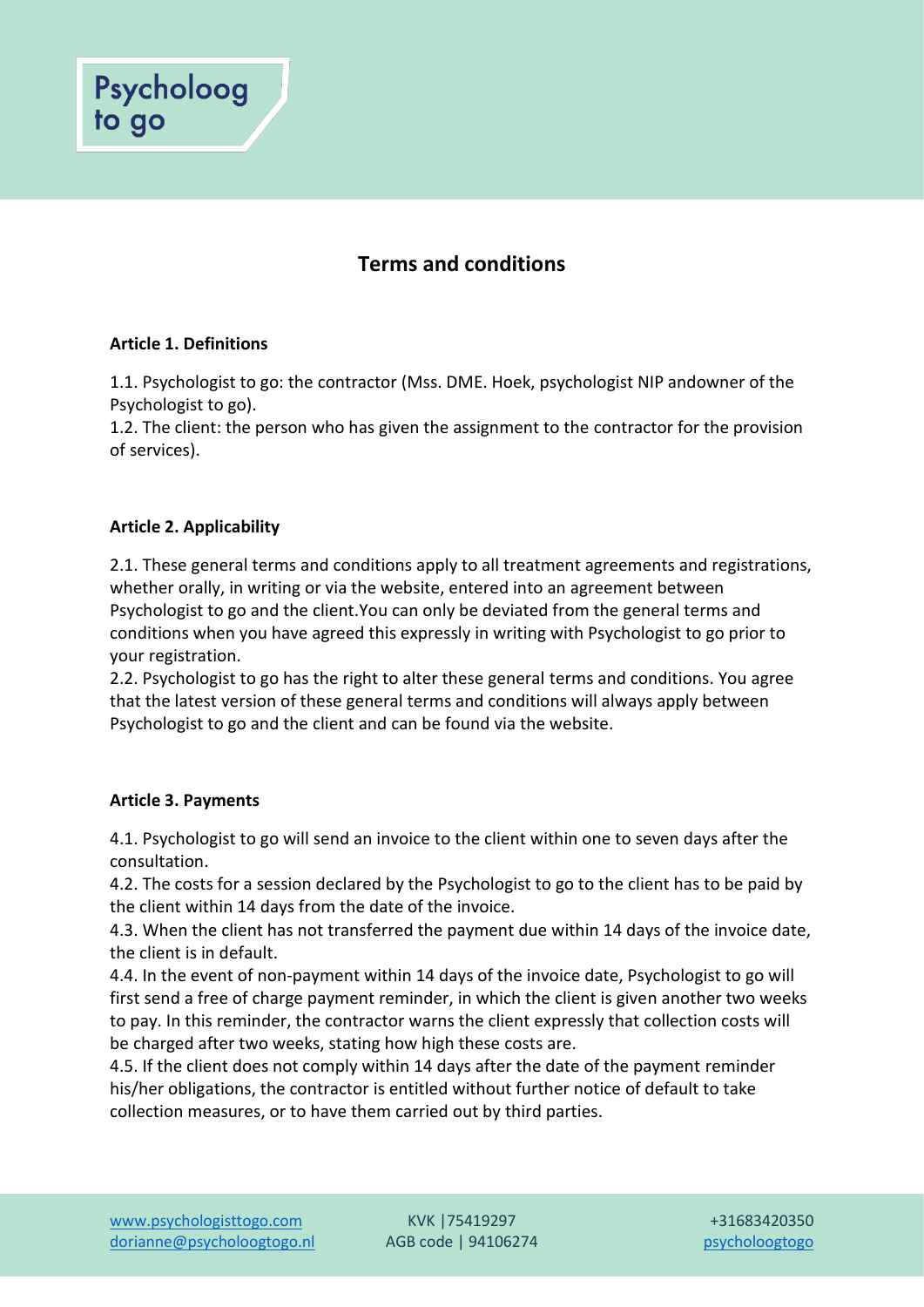# Psycholoog to go

4.6. All judicial and extrajudicial costs related to the collection of the debt declared are at the expense of the client. The extrajudicial costs are a maximum of 15% of the amount to be claimed with a minimum of  $\epsilon$  40.

4.7. In the event of repeated payment conflicts, the relationship of trust between the client and the Psychologist has come under great pressure. This can eventually lead to Psychologist to go is forced to suspend or interrupt the professional relationship as she believes that there is a weighty reason to justify ending it.

# **Article 5. Force majeure and dissolution**

5.1. Dissolution of the agreement by the client can only be done by registered letter or in telephone consultation with the Psychologist to go.

5.2. In the event of dissolution of the agreement by the client within one month before the start of the the contract, the client owes the full amount. With earlier cancellation 50% of the costs will be charged.

5.3. Psychologist to go can dissolve the agreement in the event of force majeure and is not fulfilling her obligations. The agreement will then be unilaterally dissolved and can, in consultation, be continued at a later time.

5.4. Force majeure includes all circumstances in which the Psychologist to go cannot reasonably exert any influence, as a result the assignment is not can be performed or is temporarily prevented. In any case, if force majeure considered the circumstance that the Psychologist to go is unable to cooperate to grant an assignment due to illness or unforeseen circumstances.

# **Article 6. Liability**

6.1. Psychologist to go is not liable, except in the case of intent or gross negligence on the part of the client for any direct and/or indirect damage from whatever cause also arise, during or as a result of the execution of the assignment.

6.2. Psychologist to go is not liable, except in the case of intent or gross negligence on the part of the Psychologist to go, for any direct and/or indirect damage caused by whatever cause arises to the property of the client.

6.3. Psychologist to go is not liable, except in the case of intent or gross negligence on the part of Psychologist to go, for any direct damage suffered by the client at the as a result of not (or not fully) proceeding with the assignment.

6.4. The liability of Psychologist to go is limited to a maximum of the amount of the compensation for the services to be provided.